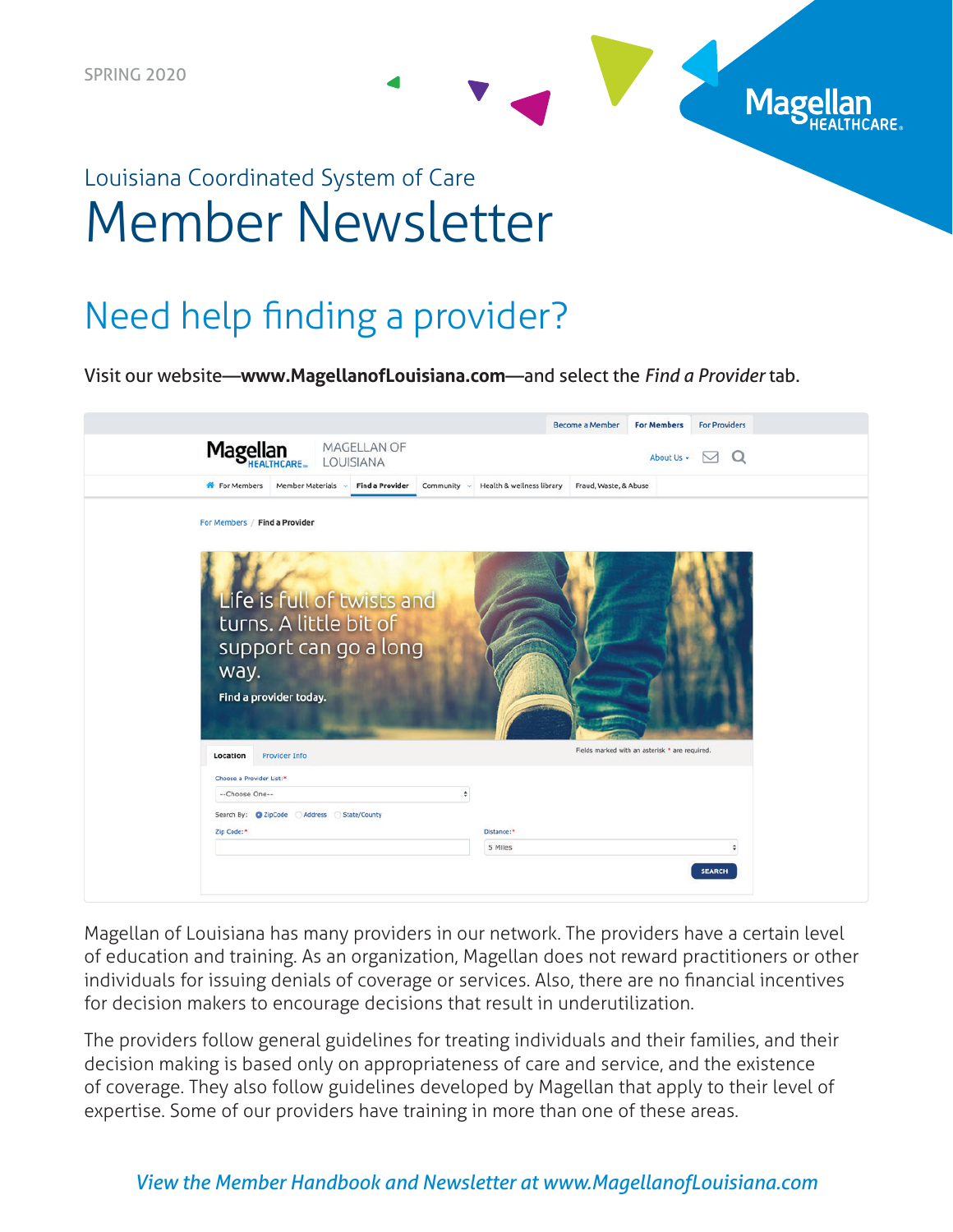## Health Awareness

#### **Sleep and your health**

March is Sleep Awareness Month. Everyone knows sleep is important. Without it, you don't have the energy to get through your day. But did you know sleep problems that go on for a long time can affect your health? Learn about the ways sleep can affect your health [here.](https://www.healthwise.net/magellanhealth/Content/StdDocument.aspx?DOCHWID=abq4925)

### **Sleeping better (March 11th)**

It's Sleep Awareness Week! Do you have trouble sleeping sometimes? Are you unsure why you can't fall asleep or when you do fall asleep, it's a restless sleep? Don't worry, you're not the only one. There may be many reasons why you may have trouble sleeping. Click [here](https://www.healthwise.net/magellanhealth/Content/StdDocument.aspx?DOCHWID=ug2268) to learn what some of those reasons might be and what you can do to help you get a better night's rest!



#### **World Autism Awareness Day (April 2nd)**

Today helps raise knowledge about those on the autism spectrum. It also helps raise knowledge about research and fundraising which promote being inclusive. Autism is a growing global health issue. Spotlights in the press and common knowledge have grown as a result. And it is an issue that is gaining more awareness. Events are planned each year to boost and build world knowledge of those who have autism spectrum disorder. Learn more about autism spectrum disorder [here.](https://www.healthwise.net/magellanhealth/Content/StdDocument.aspx?DOCHWID=hw152184)

Visit [www.healthwise.net/MagellanHealth](http://www.healthwise.net/Magellanhealth) and search for "sleep" or "autism" for more information on the above topics.

*©1995–2020, Healthwise, Incorporated.*

## Behavioral health awareness

#### **MARCH**

Self Harm Awareness Month National Developmental Disabilities Awareness Month National Nutrition Month

**APRIL**  National Donate Life Month National Autism Awareness Month

#### **MAY**

Mental Health Awareness Month National Foster Care Month National Children's Mental Health Awareness Day (9th)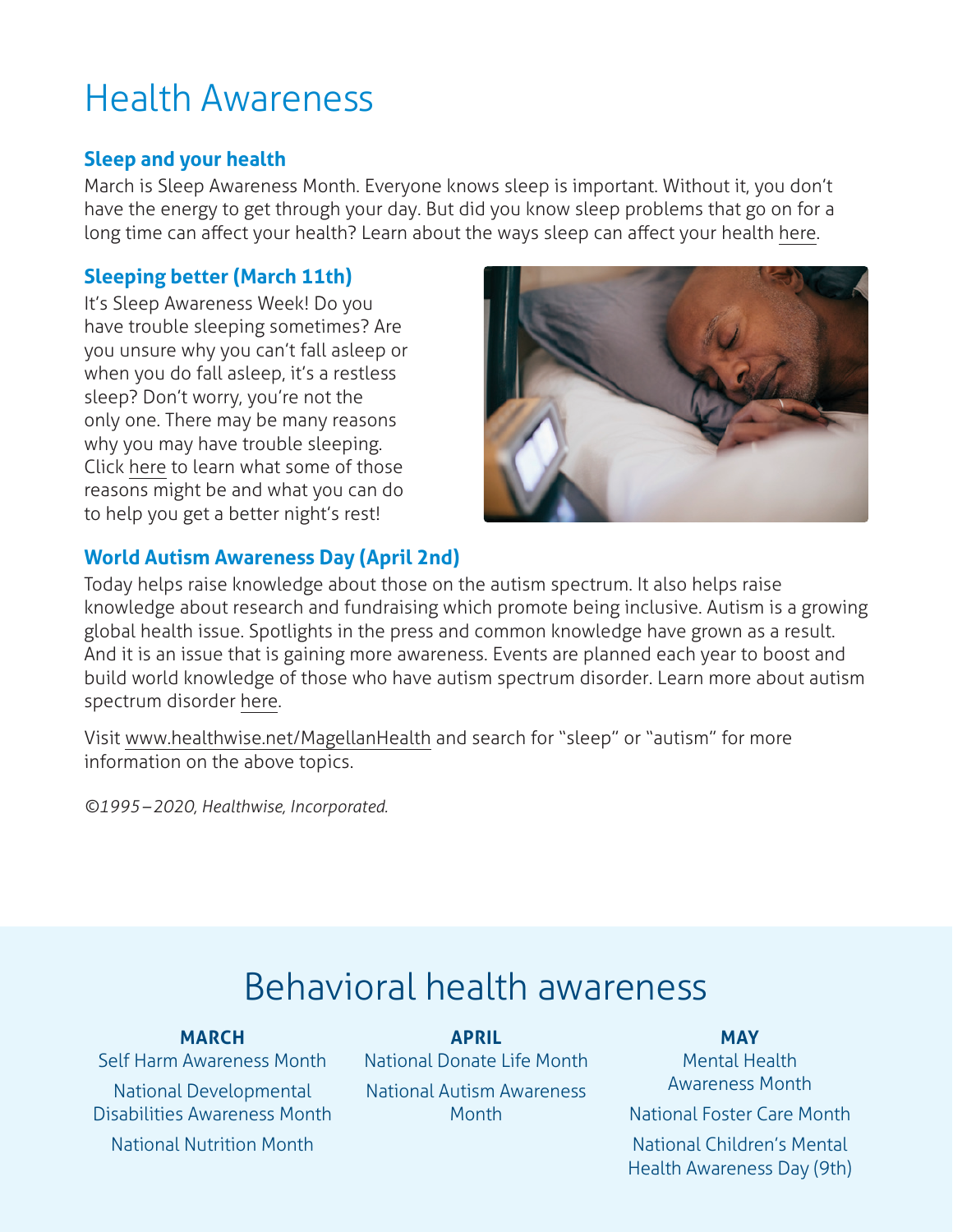# What is a Release of Information (ROI) form?

When you join CSoC, your Facilitator will work with you to build a team. This is your Child and Family Team. The team brings together important people in your child's life. You will work sideby-side with your team to develop and carry out a single plan of care. The goal of the plan is to help your family reach your goals.

The team includes you, your child, and your Wraparound Facilitator. It also includes people that are involved in your child's care. Team members can be family members, coaches, teachers or a pastor. We call these people your natural and informal supports. It is also made up of your child's counselor, doctor or parent/youth support specialists. We call these people your formal supports.

Once you build your team, you meet regularly to talk about your plan. This is called a CFT meeting. During CFT meetings, you will:

- Review what the team has done and what's been going well
- Talk about whether your plan has been working to meet the family's goals
- **• Make changes** if things aren't working within the plan

Sometimes, your Facilitator may need to talk to your team members about your child's care in between CFT meetings. Before your Facilitator can do this, you have to give your written okay. We call this a release of information, or an ROI. An ROI form says that you agree for a person or place share information about your child's care.

For an ROI form to be legal, it must include:

- **Your name and/or your child's name.**
- **Who can get the information?** This can be your child's teacher, grandmother, doctor, counselor, pastor, coach or your Wraparound Facilitator.
- **What information can be shared.** This is a list of the things you want to share. These may be things like an assessment, progress notes, labs, school reports, medications, discharge forms, etc.
- **How long the information can be shared.** The form has a start and end date. If you don't write down an end date, then you will need to fill out a new form once a year.
- $\blacksquare$  **Date and Signature.** This shows that you agree to what is written in the form.

Here are some important facts about ROI's:

- You have to complete a form for BOTH your Facilitator and any formal team members—such as a doctor or counselor —to allow them to talk to each other about your child's care. Don't worry – your Facilitator will help you know when you need to complete a form.
- Family members, friends and other natural supports do not need a form to talk to your Facilitator, BUT your Facilitator needs a form to talk to them about your child's care.
- Remember—Just because a person or place is asking to share your information does not mean that you have to agree to it. The form should say in writing that you can refuse or stop the person or place from sharing your information at any time.

**You can find more information about your rights in your member handbook. You can ask your Wraparound Facilitator if you need to get one.**